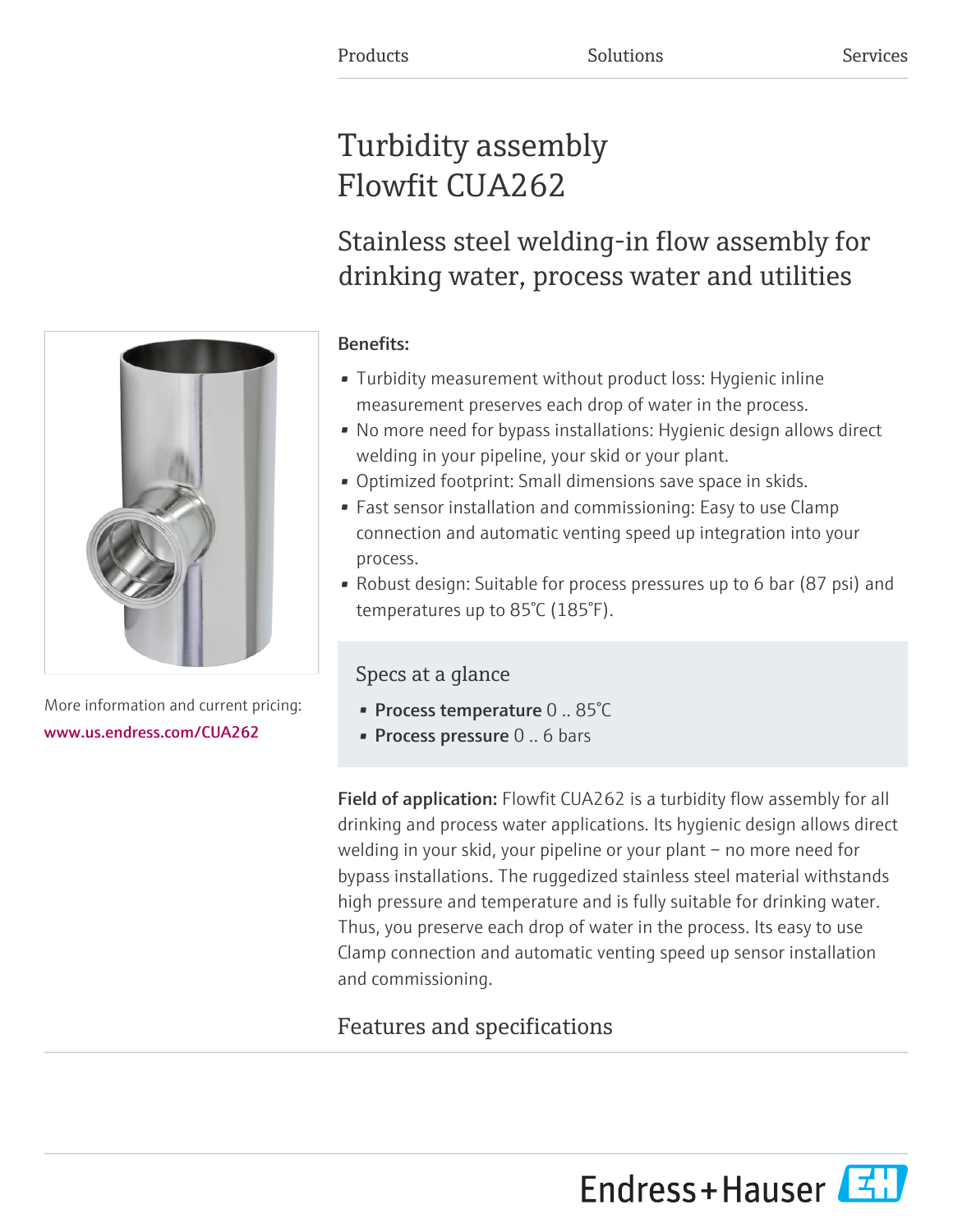## Turbidity Measuring principle

Single beam scattered light

#### Application

Flow-assembly for potable water applications and distribution networks flow-assembly for process water applications to be integrate in the plant / skid

#### Installation

Flow-assembly for potable water applications and distribution networks flow-assembly for process water applications to be integrate in the plant / skid

#### Design

Stainless steel flow-assembly, 100mm OD, 2mm Wall thickness, 1.4404

#### **Material**

Stainless steel1.4404

#### Dimension

200 x 164mm

#### Process temperature

0 .. 85°C

#### Process pressure

0 .. 6 bars

### Connection

Welding socket